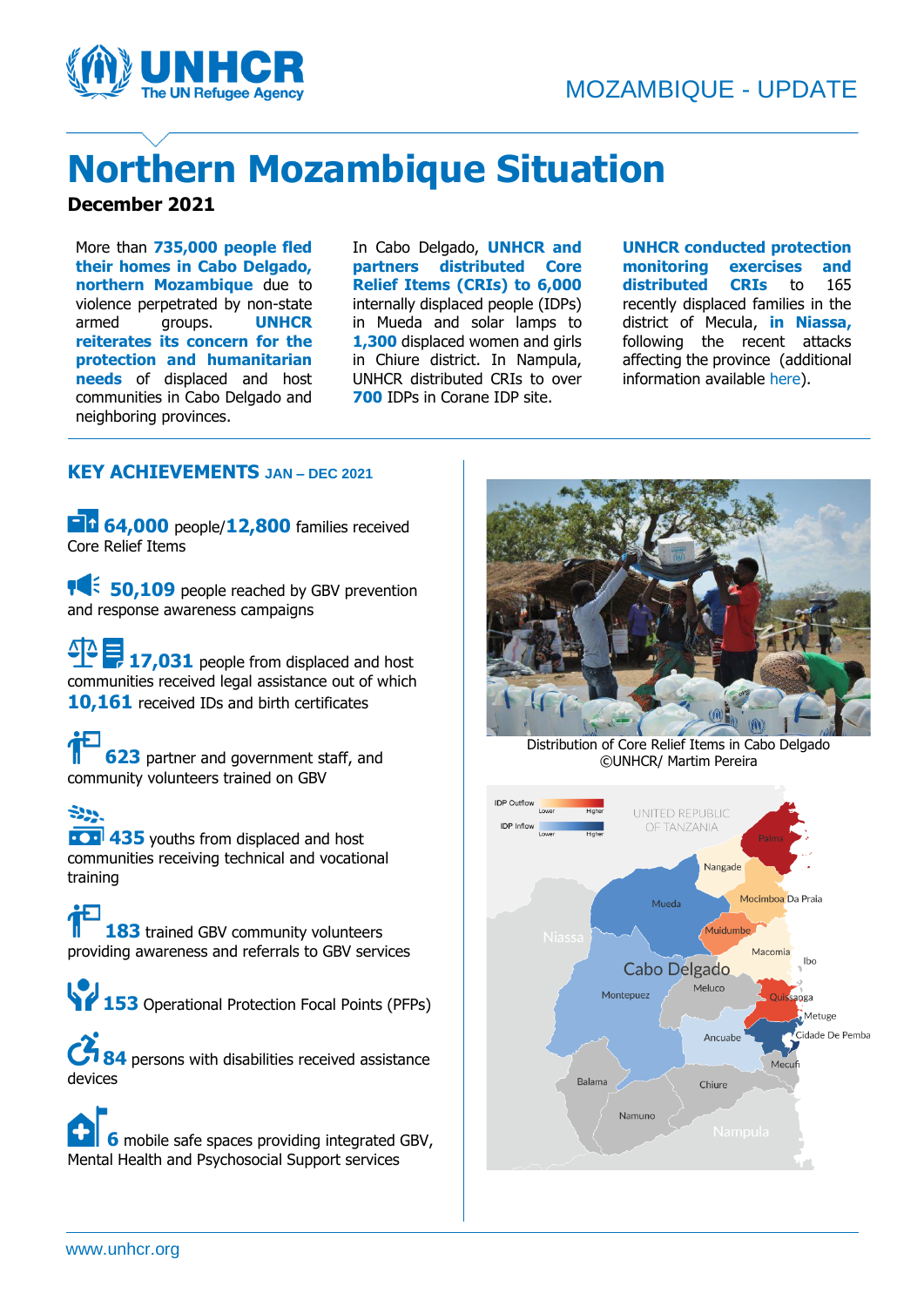

#### **Monthly Highlights**

■ **CRI Distributions, Cabo Delgado and Nampula:** In Cabo Delgado, UNHCR and partner Solidarities International distributed CRIs to 1,085 households/6,000 people in hard-to-reach Lyanda IDP site, Mueda district, including blankets, sleeping mats, plastic sheets, buckets, jerry cans, mosquito nets, and kitchen sets; with partner Caritas and Doctors with Africa – CUAMM, UNHCR distributed solar lamps and conducted GBV and PSEA awareness sessions reaching over 1,300 displaced women and girls in Chiure. In Nampula, UNHCR distributed CRIs to 162 households/ 729 people in Corane IDP site.

**Emergency support to newly displaced families, Niassa:** Following a request by local authorities due to recent attacks in Niassa province, UNHCR conducted a mission to Mecula on 7 December which included protection needs assessment, Prevention of Sexual Exploitation and Abuse (PSEA) activities, and distribution of CRIs to 165 households.

## **Protection**

**Access to civil documentation, Cabo Delgado:** UNHCR partner Catholic University of Mozambique (UCM) provided legal assistance and support in accessing documentation to **2,763** people in Nacaca IDP site in Montepuez (886 women, 949 men, 509 girls, and 419 boys). Since December 2020, UNHCR and UCM provided legal assistance to **17,890** people (5,970 women, 4,478 men, 3,775 girls, and 3,667 boys) from displaced and host communities in Cabo Delgado. UNHCR also conducted a training to UCM staff in Montepuez on identifying and registering protection incidents on KoBO.

**Regional statelessness workshop, Cabo Delgado:** From 3 to 5 December, UNHCR and UCM conducted a regional workshop to share good practices on statelessness prevention and reduction aiming at establishing a regional platform for continued collaboration. The training was attended by **35** participants from the local authorities, UN agencies and NGOs from Mozambique and Southern Africa.

**Protection Monitoring, Cabo Delgado:** UNHCR and partners Association for Volunteers in International Service (AVSI), Caritas and Helpcode conducted protection monitoring exercises in Ancuabe, Balama, Chiure, Mecufi, Metuge, Montepuez and Mueda districts. A total of 44 data collectors interviewed **5,574** displaced families who reported **926** protection incidents, which UNHCR is following up. Since mid-September 2021, UNHCR and partners interviewed **11,858** households and recorded **1,593** protection incidents in Ancuabe, Balama, Chiure, Mecufi, Metuge, Montepuez, Mueda, Namuno and Pemba districts.

**PFPs activities, Cabo Delgado:** In Ancuabe and Mecufi districts, UNHCR and partner Caritas provided a child protection refresher training to **26** PFPs (15 men and 11 women). In Mecufi and Metuge, AVSI, Caritas and UNHCR conducted community discussions with displaced and host communities to explain the role of PFPs and services available at the Multipurpose Centres. In Chiure, PFPs were introduced to community leaders in Ocua and Meculane sites. UNHCR has **153** operational PFPs (79 women and 74 men) in Ancuabe, Chiure, Mecufi, Metuge, Montepuez and Pemba districts in Cabo Delgado.

**Persons with disabilities (PwD), Cabo Delgado:** UNHCR partner Humanity and Inclusion (HI) continues identifying, assessing, and assisting PwD in Pemba and Metuge districts. HI assessed **210** Pwds for the provision of assistance devices - 146 (84 men and 62 women) in Metuge and 64 (42 men and 22 women) in Pemba. In December, UNHCR chaired the Roundtable on Inclusive Social Protection during the celebrations of International Day of PwD.

■ **Human rights training for youth, Cabo Delgado:** UNHCR and partner Caritas trained **72** youths (40 girls and 32 boys) in Acuabe, Mecufi and Pemba districts on human rights concepts; protection mechanisms; national and international human rights instruments; peaceful coexistence; citizenship and democracy; youth leadership; and civic engagement. In 2021 UNHCR trained **216** youths (115 girls and 101 boys) on human rights.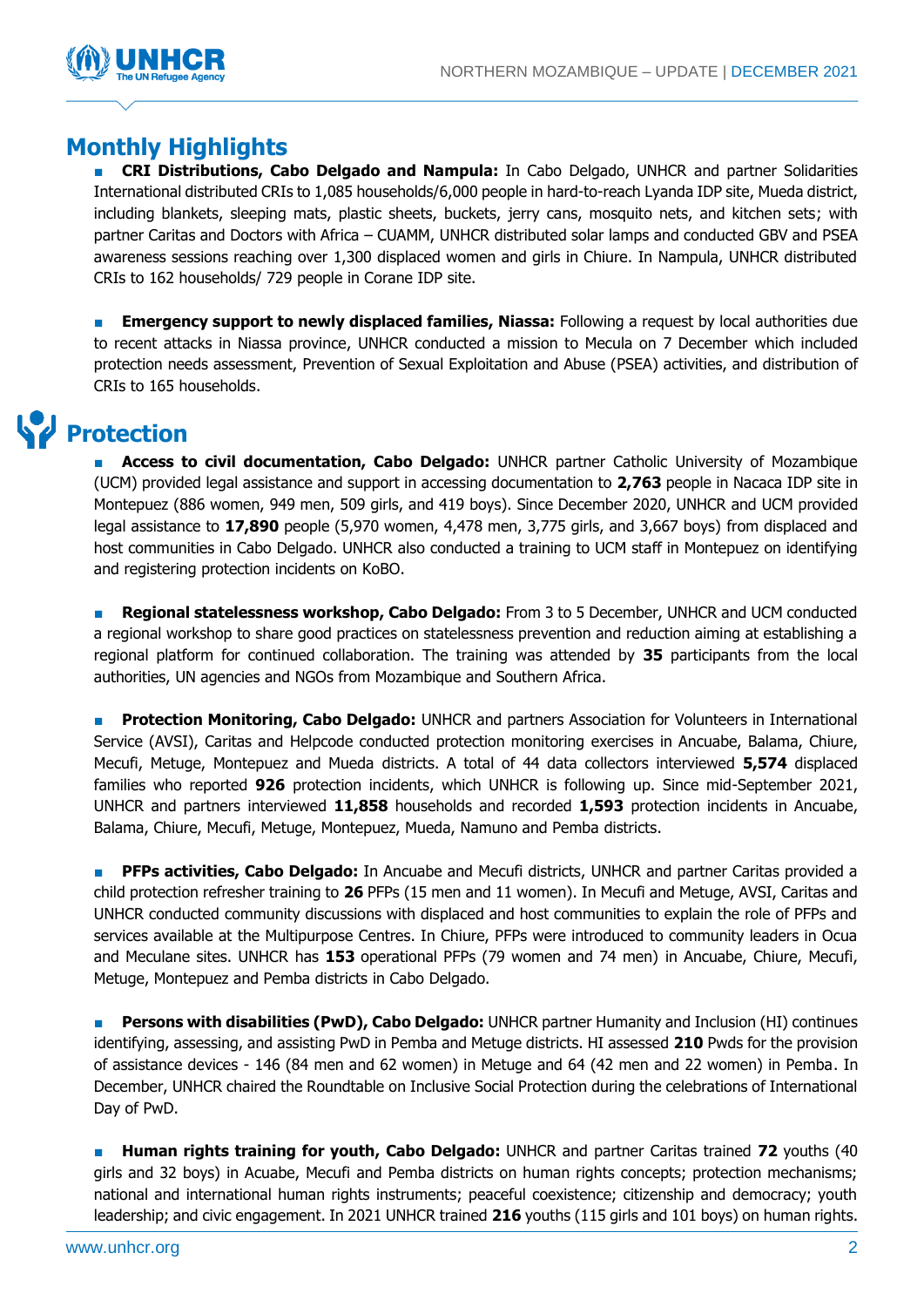

### **Gender-Based Violence (GBV)**

16 Days of Activism Against GBV, Cabo Delgado: UNHCR organized multiple activities with the government, partners, NGOs, UN agencies, PFPs and members of displaced and host communities to raise awareness on GBV prevention and response, including theatre plays in the districts of Ancuabe, Metuge, Montepuez and Pemba. In Pemba, UNHCR also organized a march with the governmental Department for Gender, Children and Social Action (DPGCAS), to end violence against women and girls and raise awareness of services available to GBV survivors involving **130** people from displaced and host communities (70 women, 40 children and 20 men). In total, **750** people participated in activities around 16 Days of Activism Against GBV in Cabo Delgado (325 women, 177 girls, 160 men, and 88 boys).

■ **GBV research report, Cabo Delgado:** UNHCR and the London School of Hygiene & Tropical Medicine (LSHTM) conducted an online presentation of the GBV research report in Cabo Delgado (available [here\)](https://www.lshtm.ac.uk/media/56321) to **80** key stakeholders including donors, policy makers, regional and global coordination mechanisms, and GBV experts. The study, funded by PRM's *Safe from the Start* program, focuses on the GBV context and response in Cabo Delgado, outlining gaps, challenges, lessons learnt, key barriers in accessing GBV services, and recommendations. The report was also presented to 15 members of the GBV Area of Responsibility (AoR) in Cabo Delgado, and an in-depth session to develop a work plan to improve GBV response based on the findings will be conducted for government GBV service providers.

**BBV Mainstreaming, Cabo Delgado:** UNHCR and partner CUAMM conducted the Inter-Agency Standing Committee (IASC) GBV guidelines mainstreaming training for **31** Cluster leads and field staff (20 women and 11 men). Participants highlighted the importance of integration of GBV risk reduction and response into their program areas. The sessions produced GBV mainstreaming plans for each Cluster.

#### **Camp Coordination and Camp Management (CCCM)**

**E CCCM Training for local authorities and partners, Cabo Delgado: UNHCR provided a CCCM induction** training to partner AVSI, local authorities, and IOM Staff in Montepuez district, aiming at developing a shared understanding of site management roles and responsibilities in line with international protection standards to contribute towards protection mainstreaming within site management.

■ **Complaint and Feedback Mechanisms (CFM), Cabo Delgado:** UNHCR is following up on **252**  complaints received through CFM related mostly to availability of services and site infrastructure.

**Rapid site assessments, Cabo Delgado:** UNHCR conducted rapid site assessments in Campona and Markuni sites in Montepuez, which host around 2,300 and 10,500 IDPs respectively, as well as in Pulo site in Metuge, which hosts 222 displaced families. The preliminary findings indicate an urgent need to improve shelters due to the ongoing rainy season and access to livelihoods activities.

## **Shelter**

■ **Shelter material distribution and shelter construction, Cabo Delgado:** In Metuge, UNHCR Partner Ayuda en Accion (AyA) distributed shelter materials to **350** households in Ntokota and Ngalane IDP sites, including **505** plastic tarpaulins, and completed the construction of **380** transitional shelters. In Montepuez, partner AVSI is constructing **117** transitional shelters in Mararange, **80** in Mirate, and **349** in Massingir IDP sites, as well as communal latrines, and two community centres in Ntele and Nicuapa IDP sites in Montepuez as part of UNHCR's support to community-led initiatives.

**Construction of slabs for the provision of health services, Nampula:** In Corrane IDP site, UNHCR completed the construction of seven tent slabs/bases for the provision of health services and finalized the rehabilitation of the Health Centre Maternity.